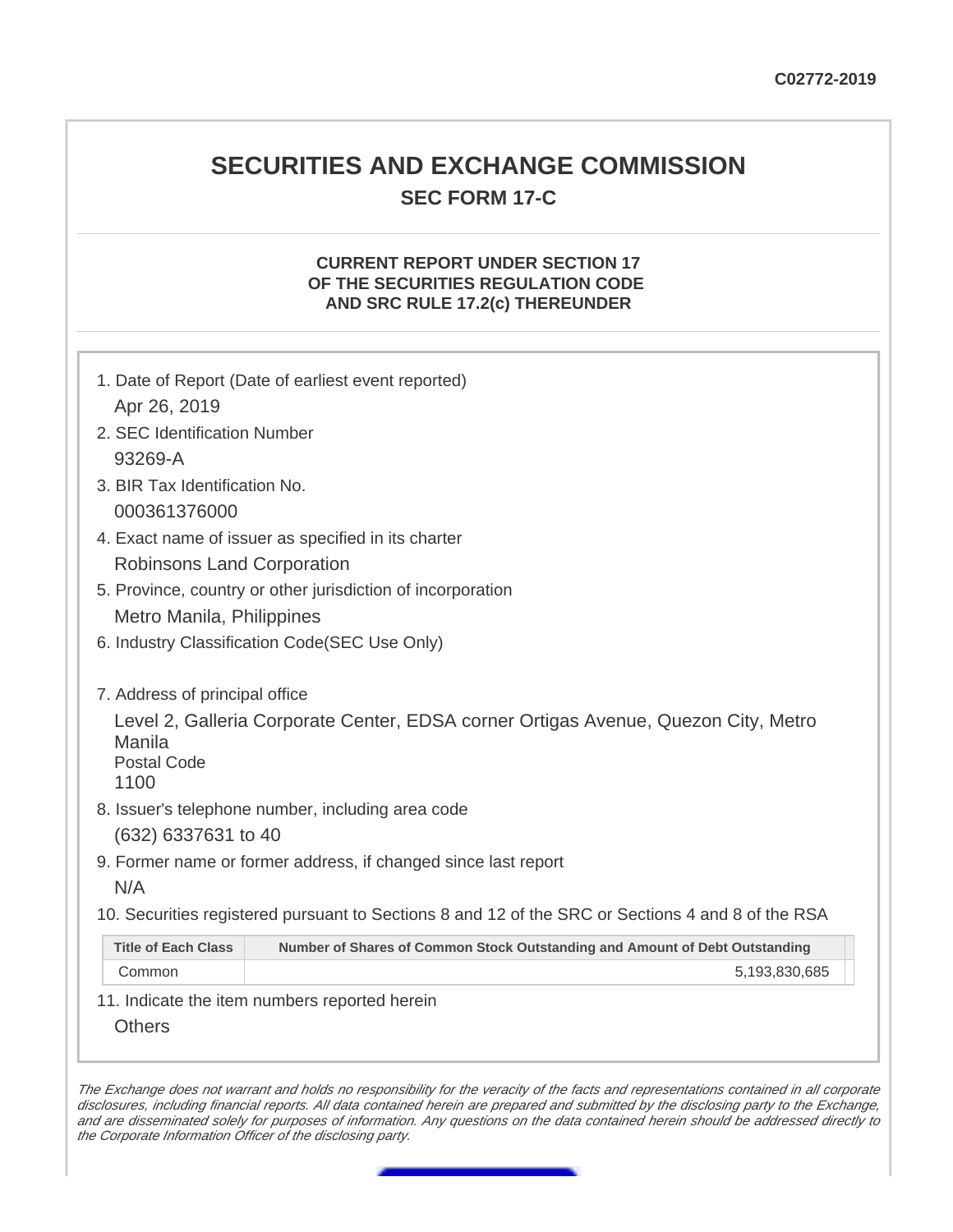

#### **PSE Disclosure Form 7-1 - Notice of Annual or Special Stockholders' Meeting References: SRC Rule 17 (SEC Form 17-C) and Sections 7 and 4.4 of the Revised Disclosure Rules**

**Subject of the Disclosure**

Notice of Annual Meeting of Stockholders

**Background/Description of the Disclosure**

Notice of Annual Meeting of Stockholders

### **Type of Meeting**

**☑** Annual

**D** Special

| Date of Approval by<br><b>Board of Directors</b> | Apr 3, 2019                                                                               |  |
|--------------------------------------------------|-------------------------------------------------------------------------------------------|--|
| Date of Stockholders'<br><b>Meeting</b>          | May 29, 2019                                                                              |  |
| <b>Time</b>                                      | $5:00$ p.m.                                                                               |  |
| <b>Venue</b>                                     | Sapphire AB of Crowne Plaza Manila Galleria Ortigas Avenue corner ADB Avenue, Quezon City |  |
| <b>Record Date</b>                               | Apr 24, 2019                                                                              |  |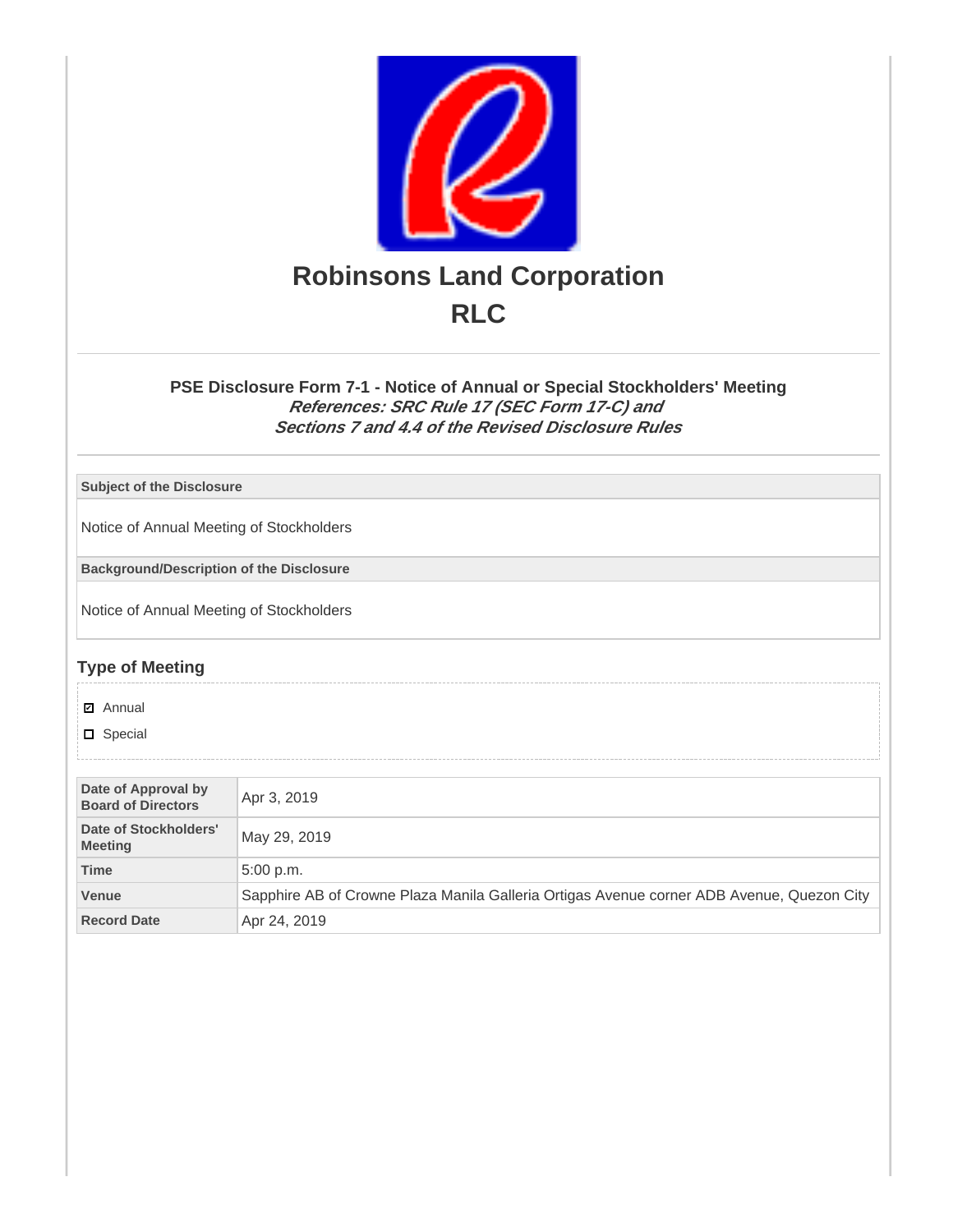|        | The Agenda for the meeting is as follows:                                                                                                                                                                                                                                                                                                                                                                                                                                                                                                                                                                                                                               |
|--------|-------------------------------------------------------------------------------------------------------------------------------------------------------------------------------------------------------------------------------------------------------------------------------------------------------------------------------------------------------------------------------------------------------------------------------------------------------------------------------------------------------------------------------------------------------------------------------------------------------------------------------------------------------------------------|
|        | 1. Proof of notice of the meeting and existence of a quorum.<br>2. Reading and approval of the Minutes of the Annual Meeting of the Stockholders held on May<br>30, 2018.<br>3. Presentation of annual report and approval of the financial statements for the preceding year.<br>4. Approval of the Plan of Merger of Altus Mall Ventures, Inc. with and into the Corporation.<br>5. Election of Board of Directors.<br>6. Appointment of External Auditor.<br>7. Ratification of the acts of the Board of Directors and its committees, officers and management<br>8. Consideration of such other matters as may properly come during the meeting.<br>9. Adjournment. |
|        | EXPLANATION OF AGENDA ITEMS FOR STOCKHOLDERS APPROVAL                                                                                                                                                                                                                                                                                                                                                                                                                                                                                                                                                                                                                   |
|        | Reading and approval of the Minutes of the Annual Meeting of the Stockholders held on May 30,<br>2018                                                                                                                                                                                                                                                                                                                                                                                                                                                                                                                                                                   |
|        | -Copies of the minutes will be distributed to the stockholders before the meeting and will be<br>presented to the stockholders for approval.                                                                                                                                                                                                                                                                                                                                                                                                                                                                                                                            |
|        | Presentation of annual report and approval of the financial statements for the preceding year<br>-The annual report and the financial statements for the preceding fiscal year will be presented to<br>the stockholders for approval.                                                                                                                                                                                                                                                                                                                                                                                                                                   |
| Agenda | Approval of the Plan of the Merger of Altus Mall Ventures, Inc. (AMVI) with and into the<br>Robinsons Land Corporation (the "Corporation")<br>-The Board of Directors approved the plan of merger of AMVI with and into the Corporation. This<br>shall be presented to the stockholders for ratification at the annual meeting of the stockholders<br>on May 29, 2019.                                                                                                                                                                                                                                                                                                  |
|        | Election of Board of Directors<br>-After having undergone the nomination process as conducted by the Governance, Nomination<br>and Election Committee, the nominees for election as members of the Board of Directors,<br>including independent directors, will be presented to the stockholders. The profiles of the<br>nominees are provided in the Information Statement sent to stockholders. The members of the<br>Board of Directors of the Corporation shall be elected by plurality vote.                                                                                                                                                                       |
|        | Appointment of External Auditor<br>-The Corporation's external auditor is SyCip Gorres Velayo & Co. and will be nominated for<br>reappointment for the current fiscal year.                                                                                                                                                                                                                                                                                                                                                                                                                                                                                             |
|        | Ratification of the acts of the Board of Directors and its committees, officers and management<br>-Ratification of the acts of the Board of Directors and its committees, officers and management of<br>the Corporation since the last annual stockholders' meeting up to the current stockholders'<br>meeting, as duly recorded in the corporate books and records of the Corporation, will be<br>requested.                                                                                                                                                                                                                                                           |
|        | Consideration of such other matters as may properly come during the meeting<br>-The Chairman will open the floor for comments and questions by the stockholders. The<br>Chairman will decide whether matters raised by the stockholders may be properly taken up in the<br>meeting or in another proper forum.                                                                                                                                                                                                                                                                                                                                                          |
|        | <b>Inclusive Dates of Closing of Stock Transfer Books</b>                                                                                                                                                                                                                                                                                                                                                                                                                                                                                                                                                                                                               |

# **Start Date** N/A **End Date** N/A

**Other Relevant Information**